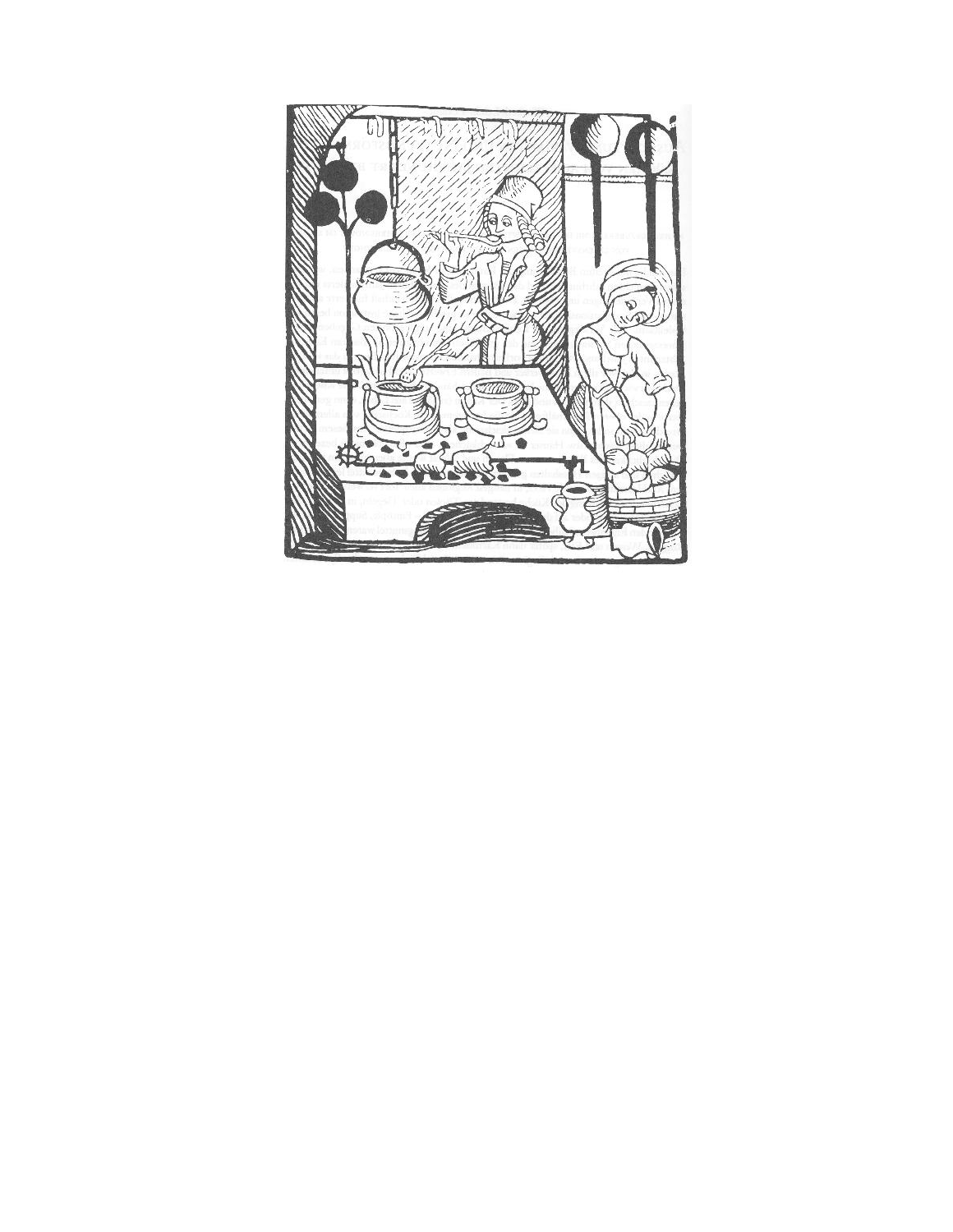## **A Soul Cake**

## *by Nina Kiriki Hoffman*

The house smelled of turkey in the oven and cider mulling. The kitchen was warm. I had medieval Christmas music on the CD player, even though the kids didn't like it. The crumhorns and hurdy-gurdy, the strange soul of the ancient music, made them uneasy. They liked *Home on the Range*, *A Cowboy Christmas* and *Elvis' If Every Day Was Like Christmas* more, maybe because those were easier to make fun of.

But the kids weren't home at the moment. Rupert, at thirteen my oldest, was at his best friend's house, playing some tournament video game that lasted two or three days with pauses to re-energize with junk food and sugar sodas. They'd been playing it since they got out of school for Christmas break. Twelve-year-old Liz was doing some last-minute shopping—she had borrowed twenty dollars from me. I figured she had finally realized she needed presents for her parents. Carrie, the little one at eight, was next door with her best friend, probably driving my neighbor Moira crazy.

Everybody, including my husband Jim, my sister Anna, her husband, and her terrifying nine-year-old twin boys, would be home by five if the Lord was willing and the creek didn't rise, and they would be expecting Christmas Eve perfection.

I wiped sweat from my face with the edge of my apron and stooped to peer through the window into the oven. The turkey wore a tin-foil tent. Was it drying out? I opened the oven, lifted the turkey tent, basted, then washed up and headed to the dining room. I added the extra leaf in the center of the table so it could seat nine instead of the usual five. I got the high-backed chairs out of the attic.

I laid out the special holiday tablecloth with the poinsettia borders, and the green and red cloth napkins. I got out the crystal candle holders, put fresh red candles in them, and arranged a centerpiece of Christmas ornaments and pinecones in a big brass bowl.

The good silver had been sitting in a velvet-lined box all year and had managed to tarnish even so. There was no time for polishing, so I set the table with our everyday stainless. My husband and children wouldn't notice, but my sister would.

Notice and comment, the way she did at every holiday event I hosted. I could trust my sister to say nasty things, but usually only to me, alone, in the kitchen while we were fetching more food or washing dishes. She liked to watch the work of her needles, but she didn't need to flay me in public. For such small mercies, I was thankful.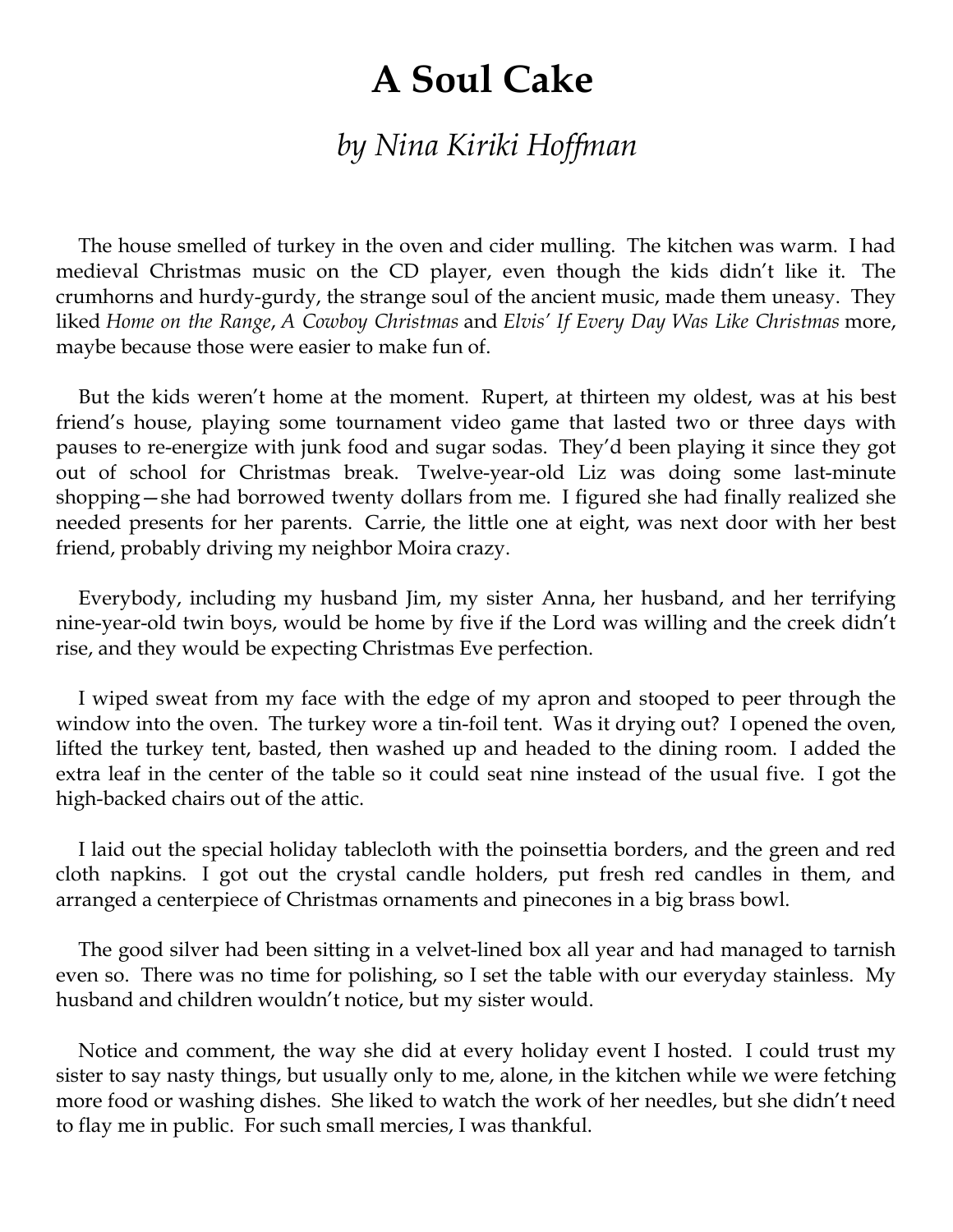How had Mama done this year after year? Every year a beautiful table, a warm house, perfect food which all finished cooking at the same time—

The rolls. I had to bake the rolls. They were take-and-bake, another thing Anna would point out to me later, as though I didn't know. The salad. I had to make the salad. Boil the potatoes and mash them. Get all the condiments set, the butter on the silver butter dishes, refill the crystal salt and pepper shakers and set them on the table. Make the rice pudding for our special Hidden Almond game after dinner. Did I have the prizes for the game? For a moment I panicked, thinking I'd forgotten to buy and wrap the little gifts you won if you found an almond in your pudding. But then I remembered. I'd gotten them.

I tried to clean as I went or there'd be hell to pay later, when I still had gifts to wrap and the tree to decorate, though Jim would help with those, if you could call it help, really, when I had to do most of his chores over after he fell asleep. He was well-meaning, but he had no wrapping skill, and no visual sense about where the next ornament ought to go. His idea of tinseling was to throw handfuls at the tree and hope some stuck.

I had a dream of making the holiday perfect for my family, a celebration and a delight, hiding my efforts so the kids could imagine elves had done everything. Everyone should get to believe in magic, at least for a little while.

Had I changed the sheets on the guest room bed? Set out the cots in Rupert's room for the twins? Oh, God, what if I hadn't? Maybe I could do it after supper, or while everyone was eating dessert. The pumpkin pies! Had I made those? No, wait. I'd bought pumpkin pies from the really good bakery, and I had real whipping cream. When was I supposed to whip it? I guessed I could wait on that, whip it at the table when it was time for pie, make a production of it and try to pretend my bad planning was a virtue instead of a flaw.

I headed back to the kitchen. Time to peel the potatoes and set them to boil, if it wasn't too late already.

But instead I found myself sitting at the kitchen table, scratching my arms. They itched. They itched and itched. I scratched so hard I drew blood. It startled me. What was I *doing*?

"Mama," I whispered. How had she done it? Every year until she died— three years ago, and I'd been trying to do it in her place ever since. Last year my sister hadn't had to search for things to complain about. My turkey had been overdone on the outside and undercooked inside. The stuffing had been cold and raw, not tasty with all the juices from the turkey. The gravy was lumpy, the pies ruined by too much salt and not enough sugar, the potatoes not quite done yet—

This year I'd been practicing all my dishes. Not often, just once a month, so my family wouldn't get tired of them. I had made successful turkeys and stuffing and gravy since then. I could do it tonight.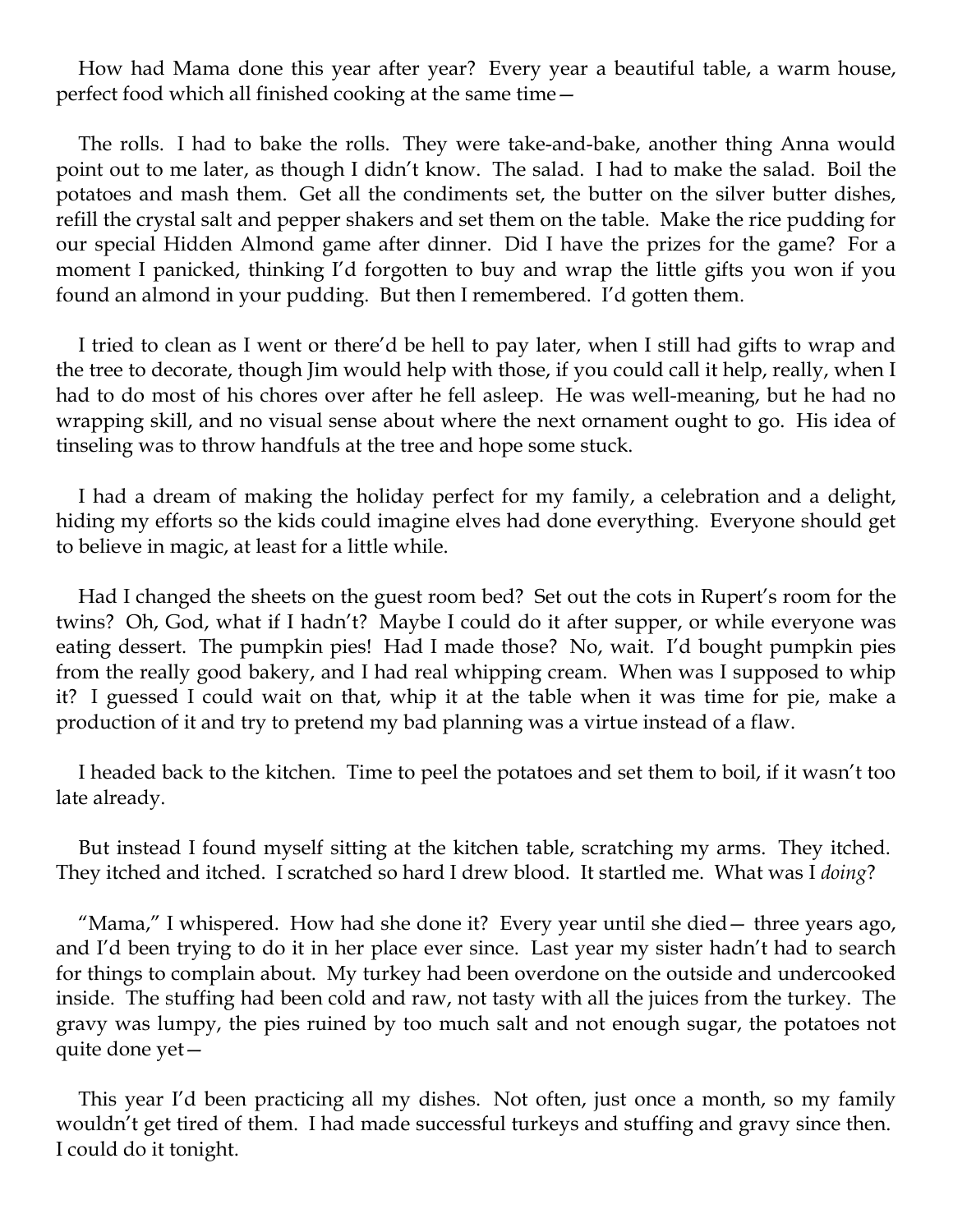Maybe if I fixed myself a nice cup of tea—

I scratched my other arm. I wanted to be the child, coming home from playing all day to discover everything done, everything ready, everything glorious. I laid my head on the table. Just for a minute.

A gentle hand on my shoulder. "Nora. Honey."

I took a deep breath. "Mama," I said.

"Honey," she whispered, "wake up. You've lots left to do."

I sighed and sat up. The CD had finished playing. Dark drifted down outside the kitchen window, the unavoidable approach of night, and with it the approach of people who were expecting a beautiful supper.

No one was in the kitchen with me, and the potatoes were all sitting on the counter in their brown coats, still damp from being scrubbed with the potato brush and awaiting me and the peeler. My biggest pot was on the stove, half-filled with water, and the water was boiling merrily. I jumped up.

My arms were bloody. Such scratching. I felt ashamed now. What had I been thinking? I hadn't been thinking. I washed off the blood, dashed to the bathroom to apply a little ointment, to the bedroom to change into a long-sleeved shirt. In the kitchen again, I peeled the potatoes and chopped them, dropped them into the boiling water, and moved to the next task.

The fear drained from me. I felt Mama's hand on my shoulder as I moved around my kitchen, felt some foreign quiet confidence inside. In my fingers and my palms I felt shades of other women, my mother, my grandmother, my great-grandmother, those who had sliced apples for pie, those who had roasted geese, those who had baked bread and sliced cheese, those who had churned their own butter and milked their own cows, those who had pulled turnips and potatoes and carrots out of earth. Their strength and their knowledge outlined my arms in faint light, made my fingers sure, let me walk through my dinner preparations without pause or worry, so that when the door opened and my husband and children tumbled into the kitchen, everything was ready, steaming, beautiful, perfect, and all I had to do was blot sweat from my face with my apron, hang it up, and wash my hands.

"Oh, Nora," Jim said, and hugged me. "Oh, wonderful!"

"Wow, Mom," said Liz before she ran upstairs to hide whatever she had bought. "Everything smells great!"